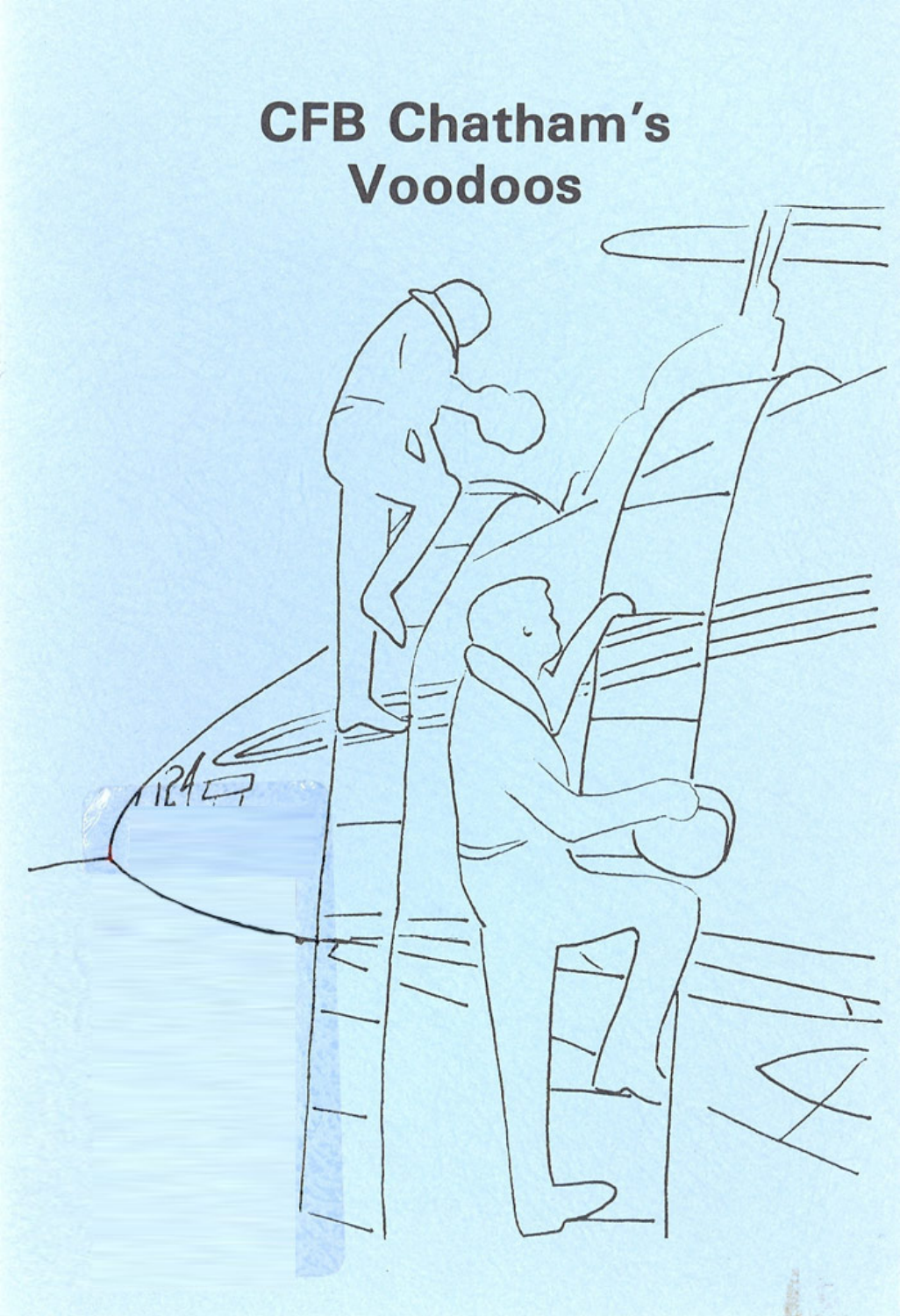## **CFB Chatham's Voodoos**

Written by Jay Doucet

Illustrated by Jay Doucet and Dawn Maclean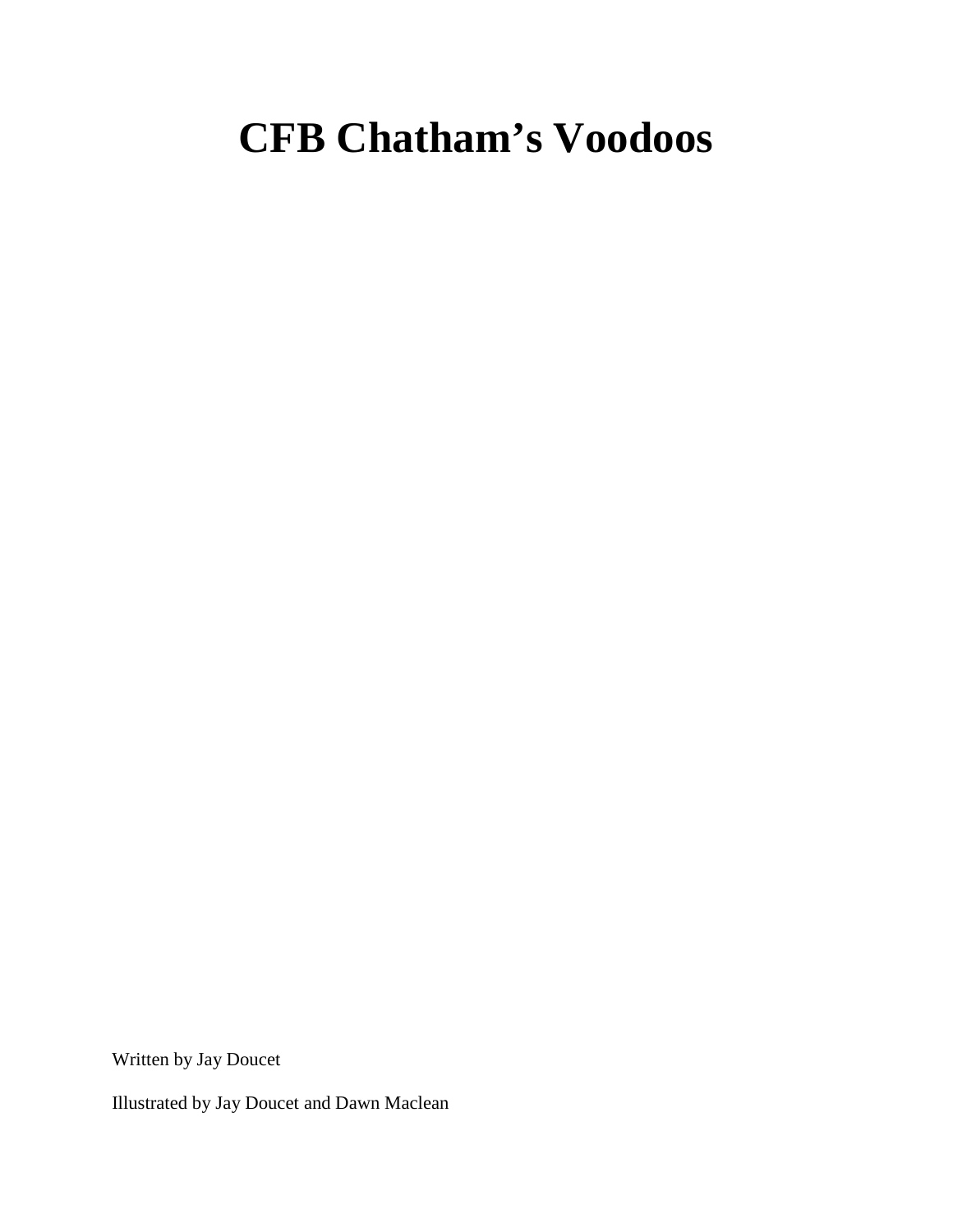Originally written and published by Creative Writing Project for New Adult Readers 1981. Sponsored by Miramichi Literacy Council.

Readability Level 3.0

Copyright, Miramichi Literacy Writers, 1985

ISBN-0-920709-20-6

Miramichi Literacy Council - Miramichi Literacy Writers series

This series of booklets are available to anyone who wishes to order them. A single copy is \$3.00, any 3 books would be \$8.00 and a complete set of 24 would be \$60.00. Shipping and handling are extra.

Judy Arnold President Miramichi Literacy Council Inc. P.O. Box 534 Miramichi, NB E1N 3A8 (506) 773-6734 [judy960@hotmail.com](mailto:judy960@hotmail.com)

Acknowledgements: We wish to acknowledge support funding from the Governments of Canada and the Province of New Brunswick, especially the Department of Education and Continuing Education. Special Thanks to Beta Sigma Phi, as well as Miss Ruth Flett for support of this book.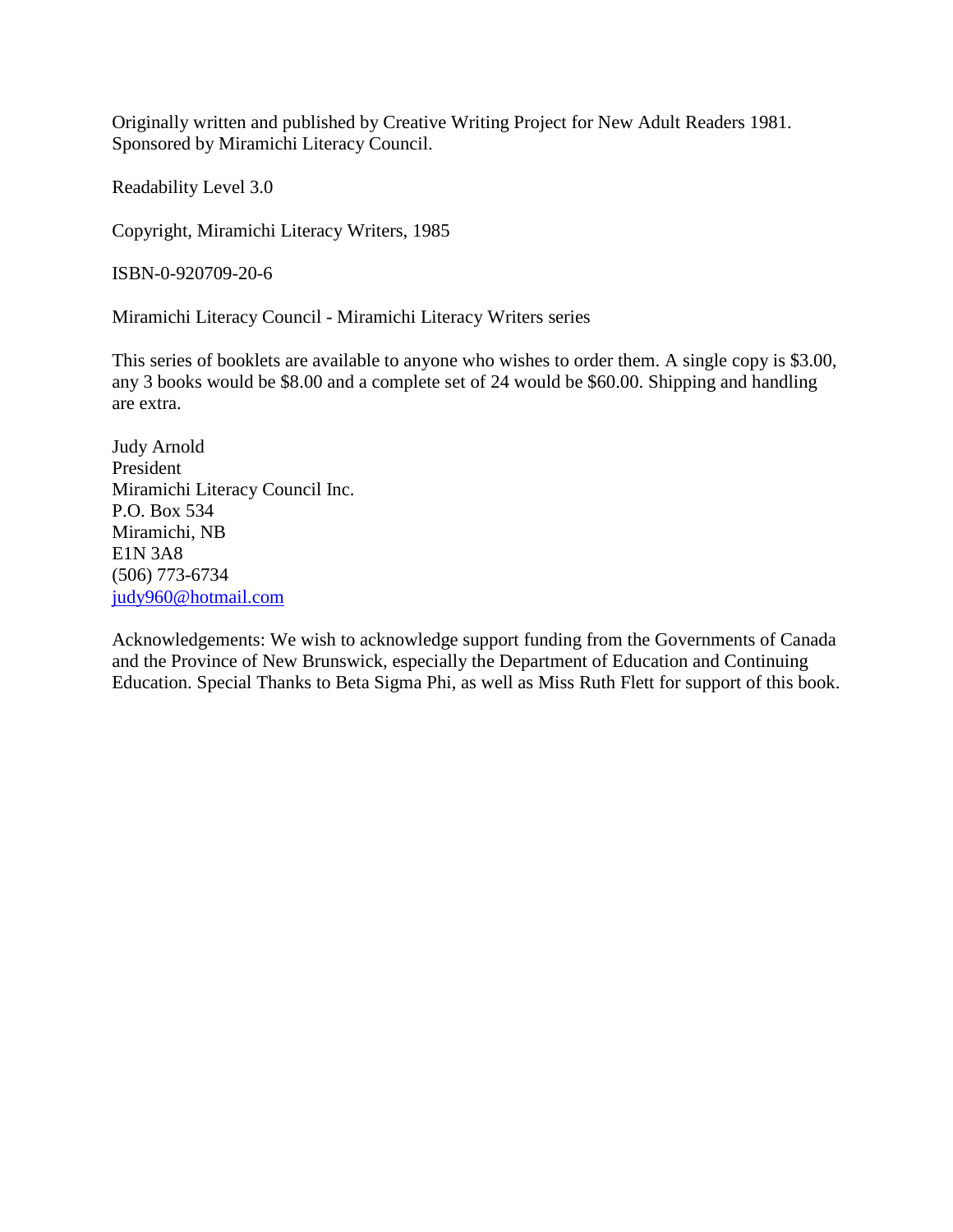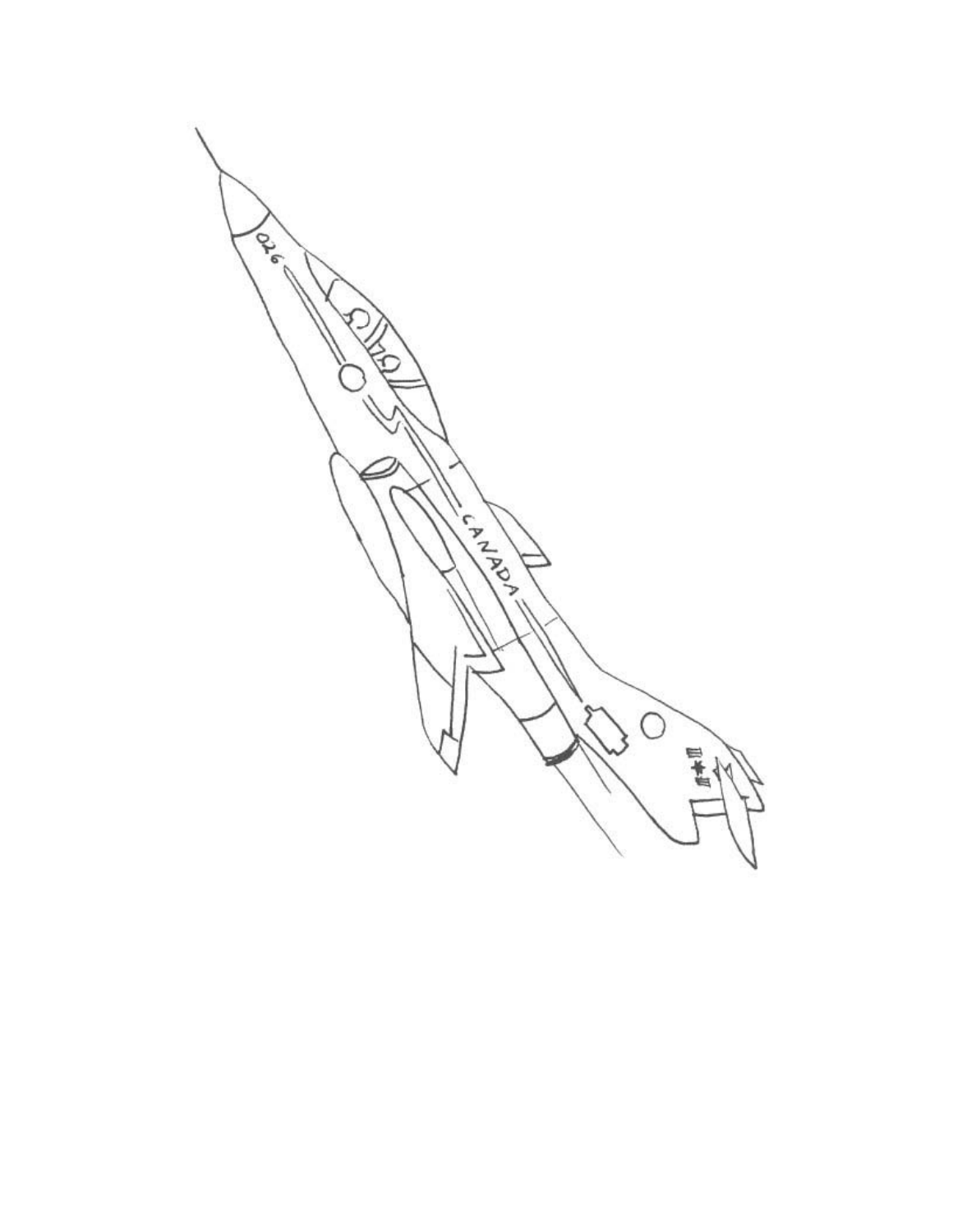## **CFB Chatham's Voodoos**



Jack Rushton is a fighter pilot. He lives with his family at CFB Chatham. CFB Chatham is an airport near Chatham, New Brunswick.

Jack loves his wife Ruth and his children. His children are named Bill and Kay. Tonight Jack has to go to work.

"I have to fly tonight," he said after dinner. "I will be back after 12 o'clock tonight." He kissed his wife and children and left.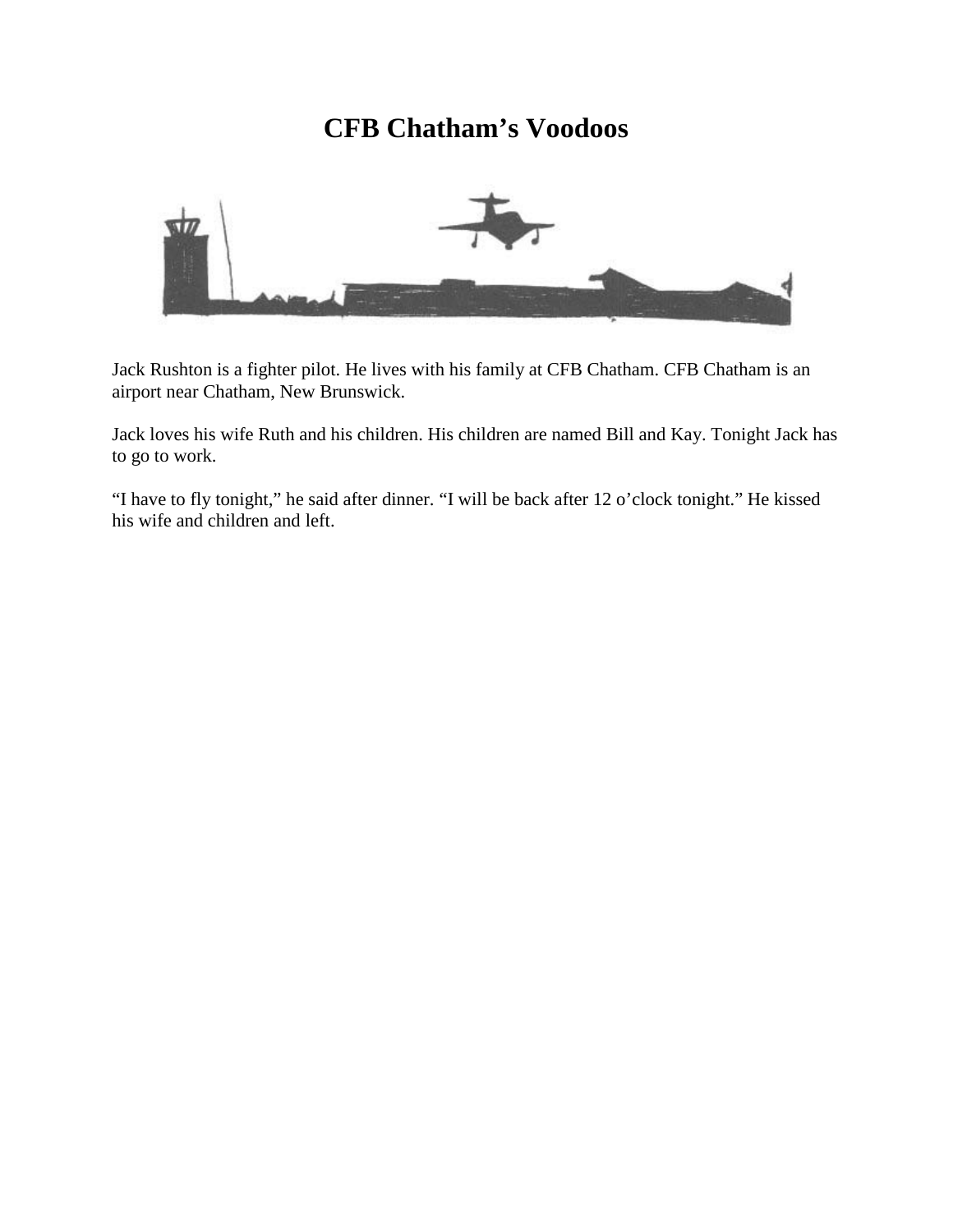Jack went to the airport. He went to his airplane. Here he met Steve. Steve is Jack's friend. Steve and Jack fly a Voodoo. Steve said. "We'll have a long flight tonight. The radar sees a Russian airplane flying towards Newfoundland."

"Let's get ready," Jack said. They went to their Voodoo.



A Voodoo is a fighter airplane. It is very fast. It can fly very far. A Voodoo can fly 1600 miles before turning towards home. Jack is the pilot. Steve watches the radar in the Voodoo. Steve sits in the back seat.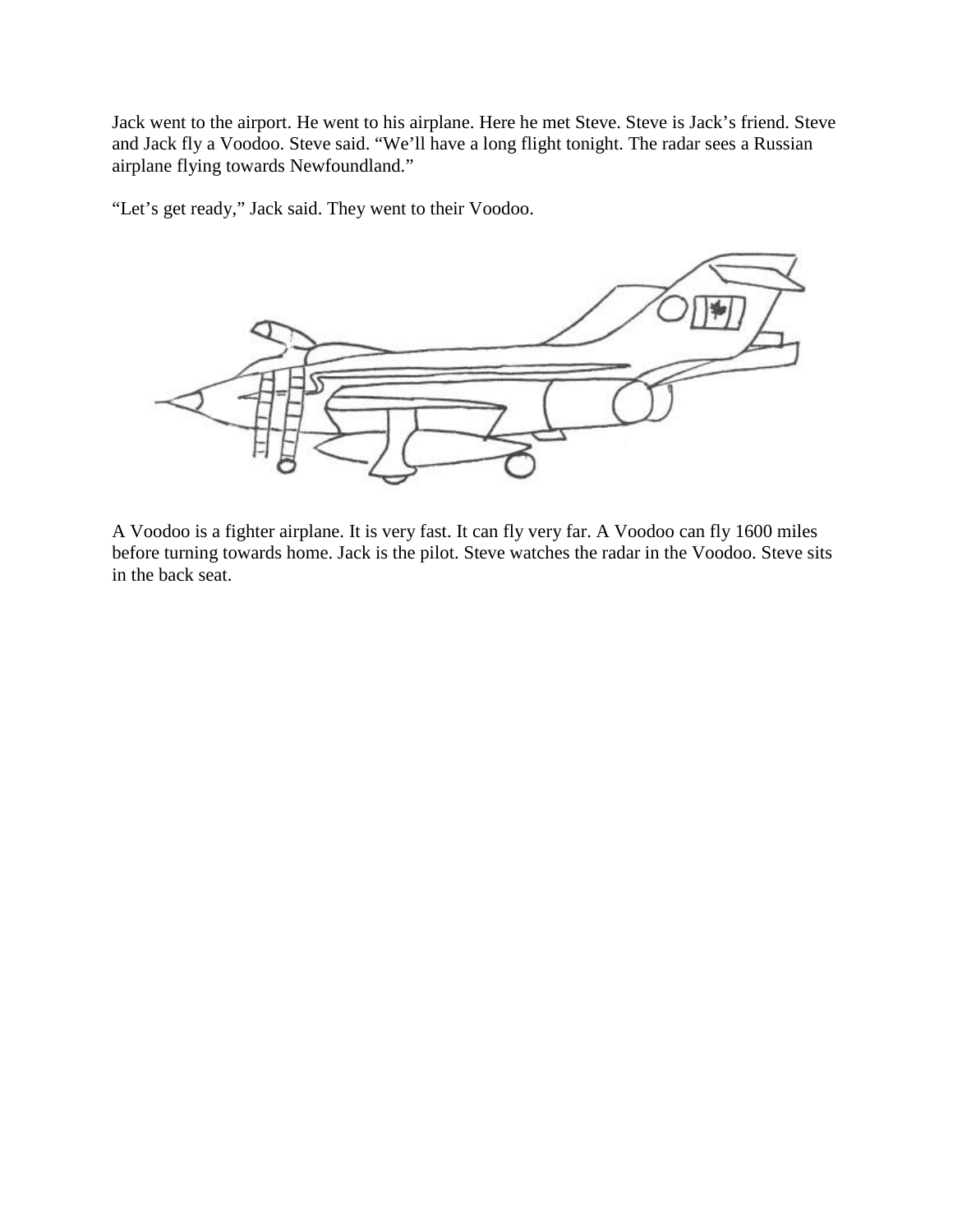Steve and Jack looked at their airplane very closely. They looked at the wings. Then they got in.

Jack checked with Chatham airport on the radio. "No traffic in the air," Chatham radio said. "Take off on runway 27."

Jack started the jets. Steve turned on the radar. They went to the end of the runway. Jack turned the Voodoo towards runway 27. The radio said "Go."



Jack turned the jets up. They went faster on the runway. Then they lifted into the air.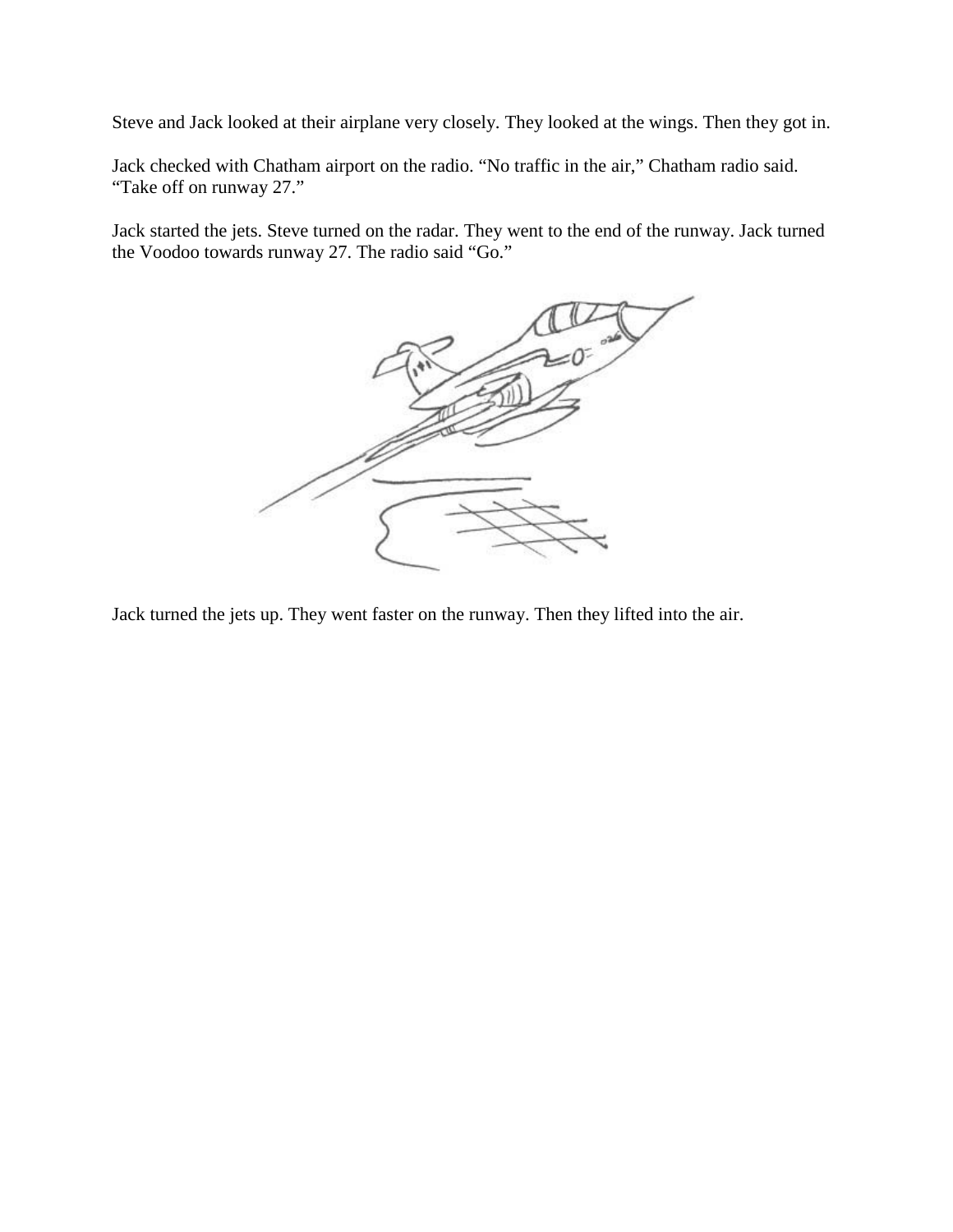The radio said, "Fly to 40,000 feet." Jack flew the jet higher. The lights at Chatham were far below them.

Jack turned the airplane. They were flying toward Newfoundland.

Steve watched the radar carefully. In a short time they were past Newfoundland. They were very high in the sky. Jack could not see much in the dark. Everything was black. Steve could see. Steve had his radar. He saw every airplane in the air for miles. The big radar at St. Margaret's saw everything for hundreds of miles. St. Margaret's was a big radar place close to CFB Chatham. St. Margaret's turned the Voodoo towards the Russian airplane.

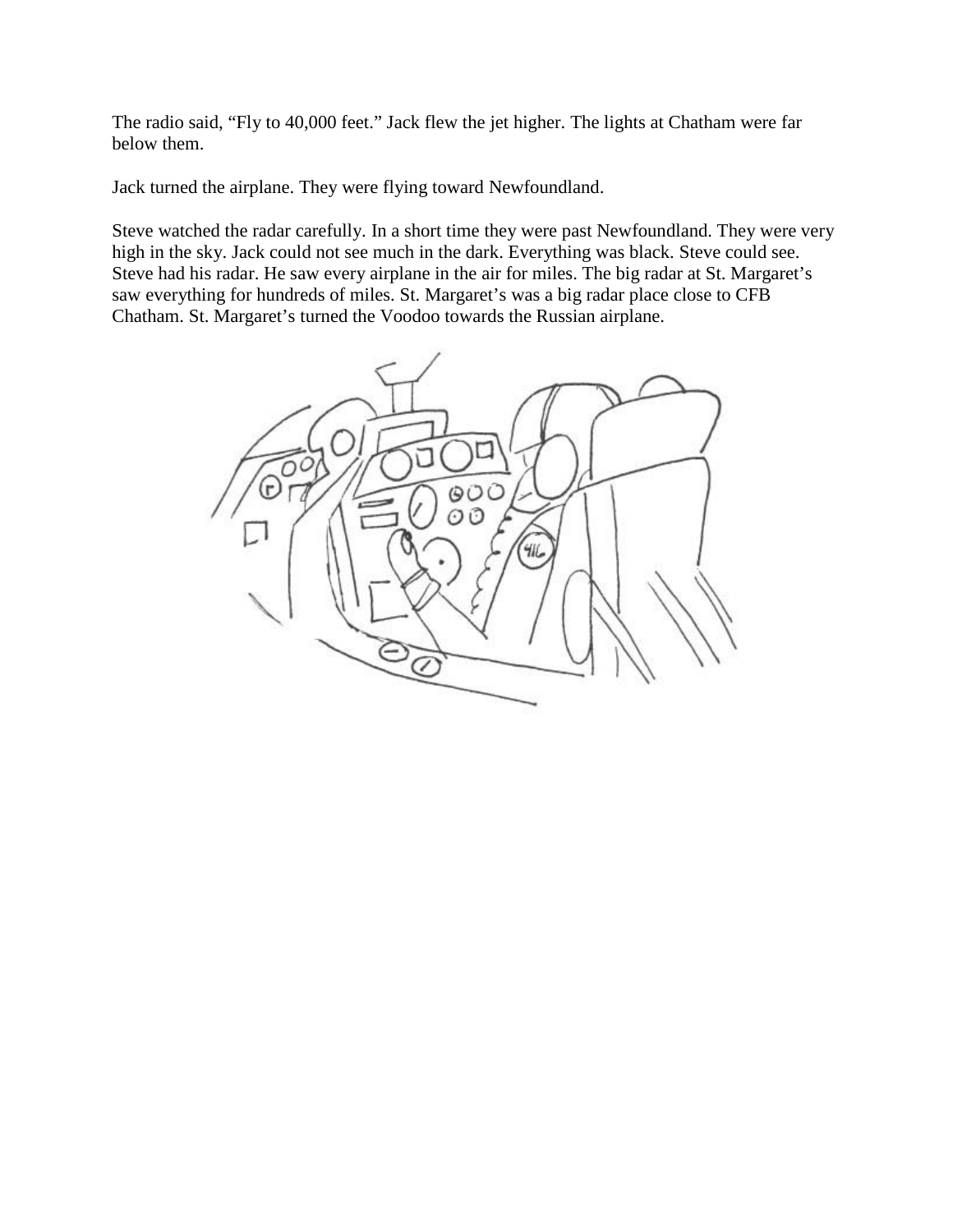Then Steve had a dot on his radar. His radar looked a little like a TV. Steve turned Jack toward the Russian airplane.

Then Jack saw the Russian airplane. Even in the dark he saw how big it was.



"It's a big bomber," Jack radioed home. "Let's take a picture," said Jack.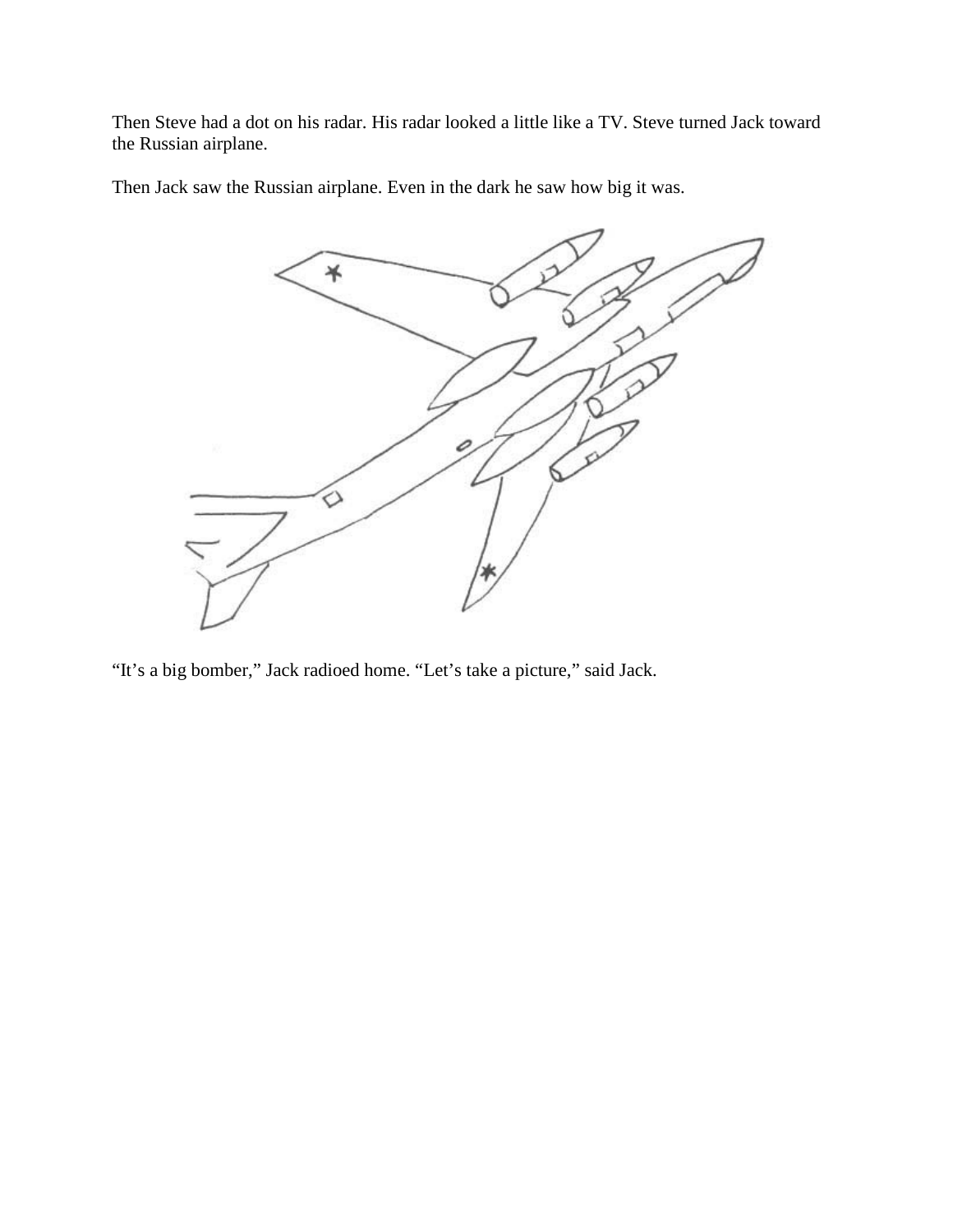"Sure," said Steve. Steve turned a bright light on the side of the Voodoo. Then he got the picture. Jack saw the Russian bomber pilot.

They flew beside the big bomber for many miles. They watched it very carefully. Flying beside the bomber stopped the Russian radar from working.

"Some friends are coming up," thought Jack. Two United States fighter jets flew up beside the bomber. It was their turn now.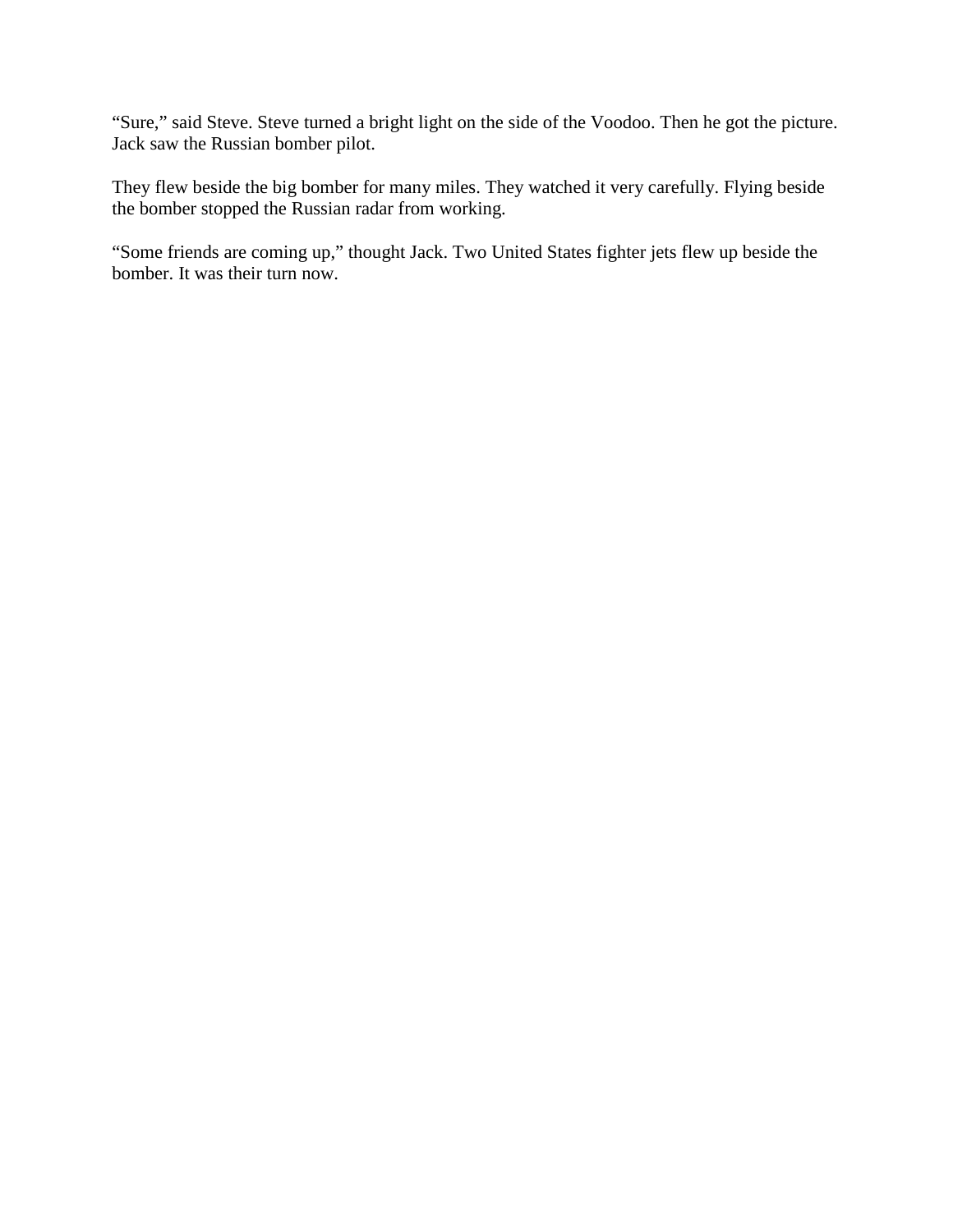"The fighter jets will take care of the Russian airplane," thought Jack.

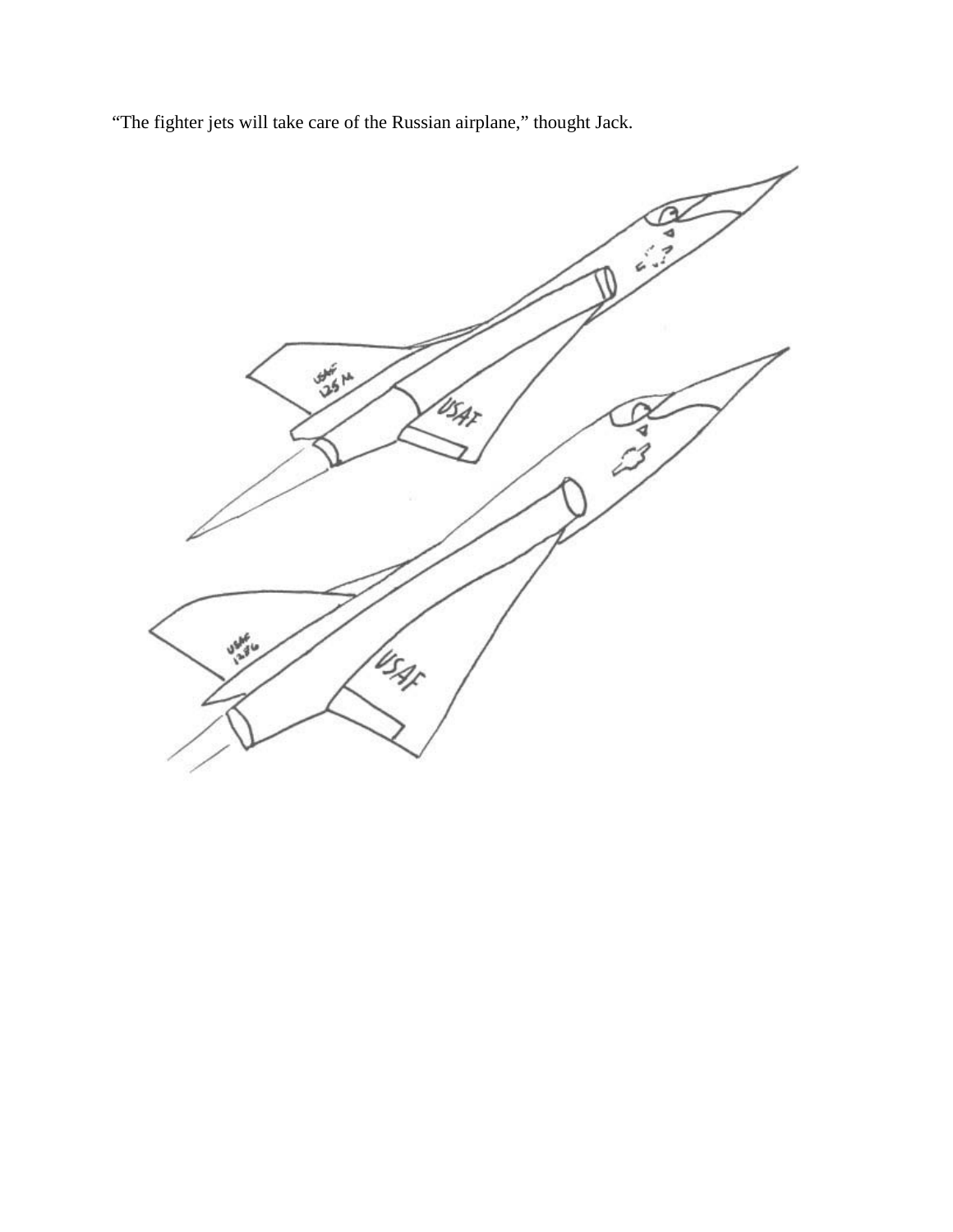Jack and Steve turned toward home. They had been able to get a picture of the Russian airplane.

Soon they were flying over Nova Scotia. Jack and Steve were happy. They had done their job well. They had a picture of the bomber. That was enough for them.



Next they were over New Brunswick. Jack said to Chatham radio, "Voodoo GN026 ready to land."

"Land on Runway 09," said Chatham radio.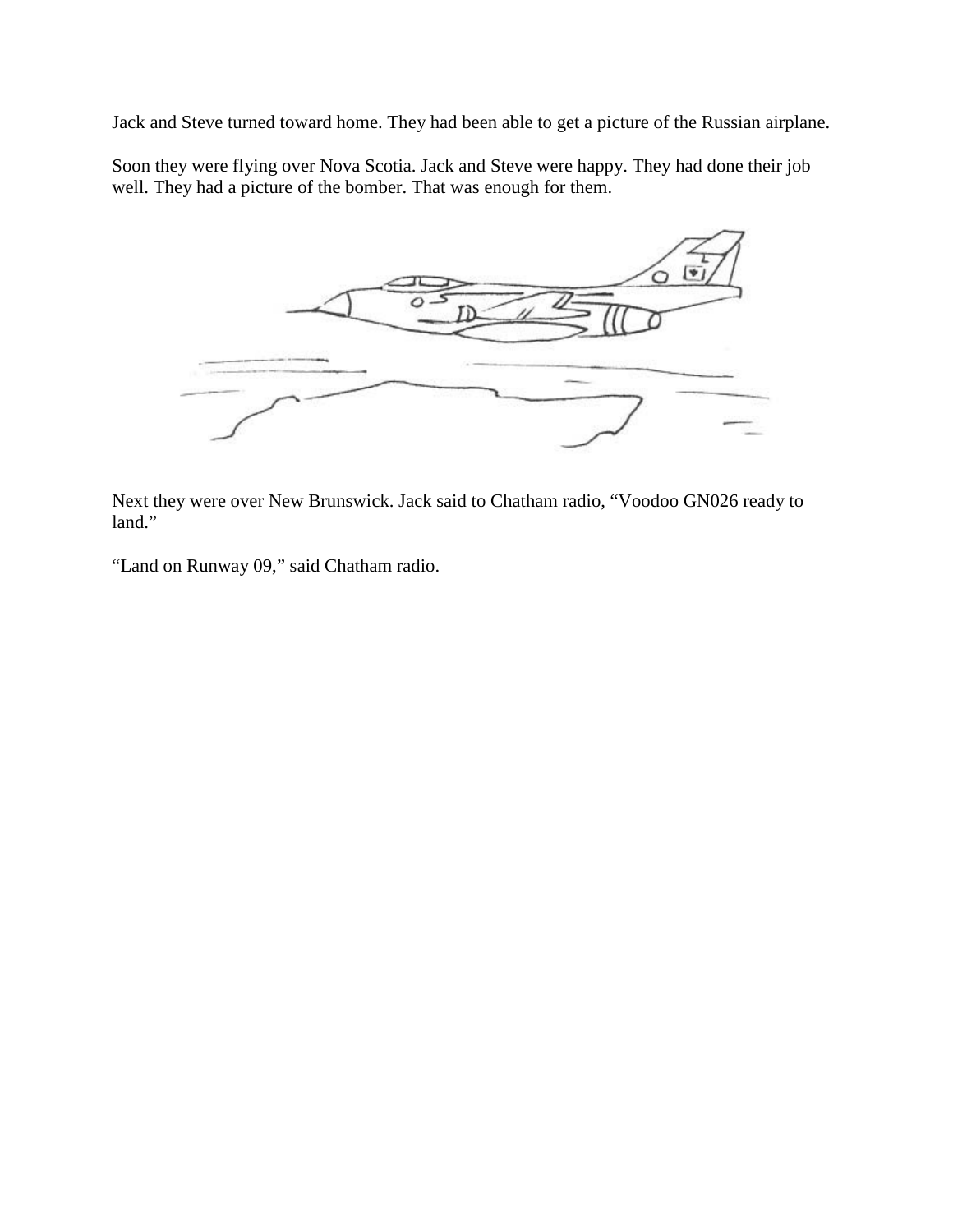Jack could see the runway lights. They looked great to him. The airport radar helped them until they landed on the runway. Jack parked the aircraft. Jack and Steve got out.



When they landed they reviewed the flight with the other pilots. It was a great story. Then they went home.

It was late now. Ruth and the children were sleeping Ruth heard Jack come in. "How did it go?" she said.

"It was a great flight. We have a picture of a Russian bomber," said Jack.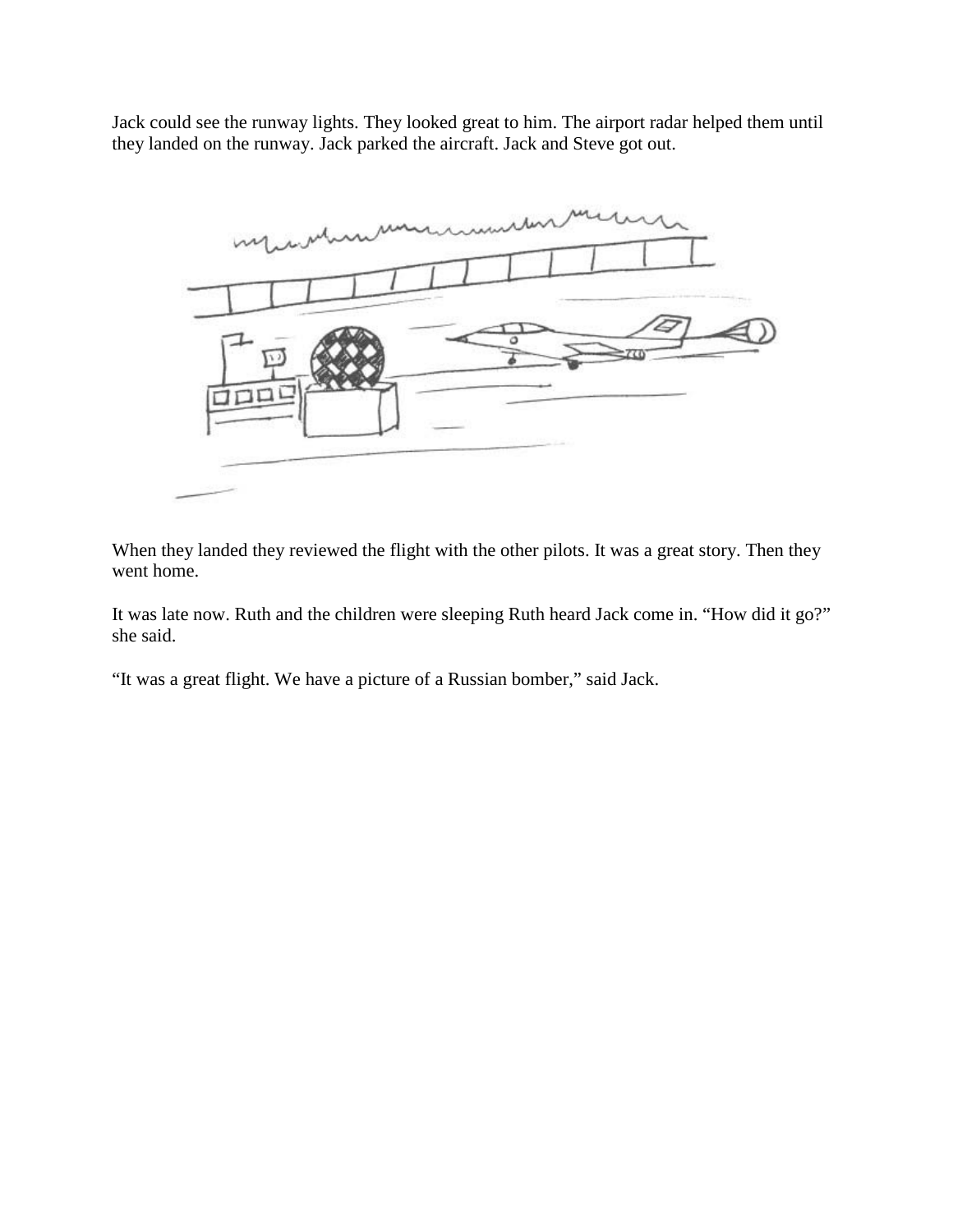Two days passed. Jack and Ruth were in the kitchen. They heard the telephone ring. It was Steve.

"Have you seen today's newspaper yet?" Steve asked.

"No," said Jack. Then Bill and Kay ran in.

"Father! Father! Look at this!" They handed Jack a newspaper.

On the cover was a picture of a Russian bomber. It was Jack and Steve's picture.

"It's all over Canada today," said Steve.

Ruth, Bill and Kay were very happy. Jack's face turned red. He was very happy. It had been a great flight.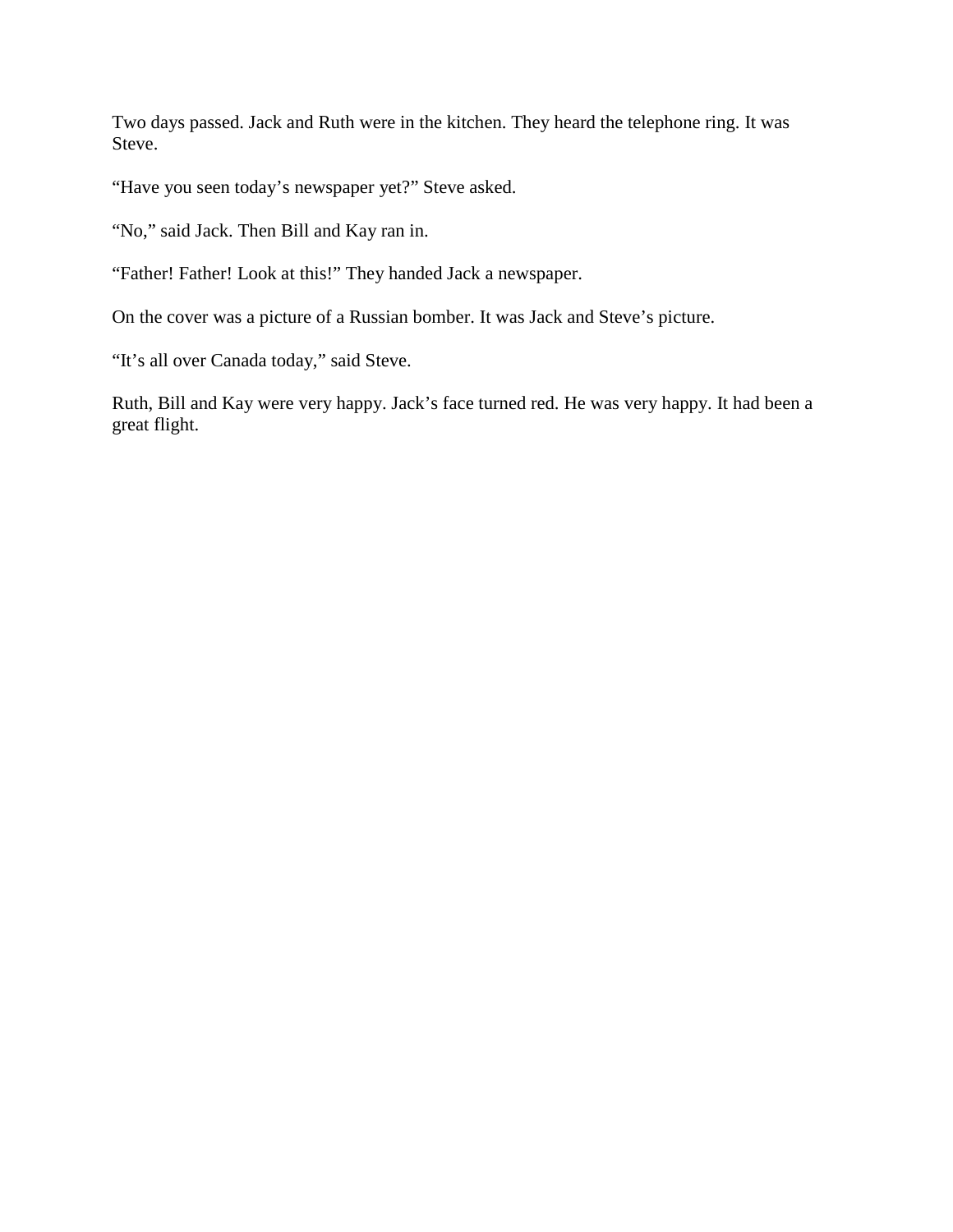